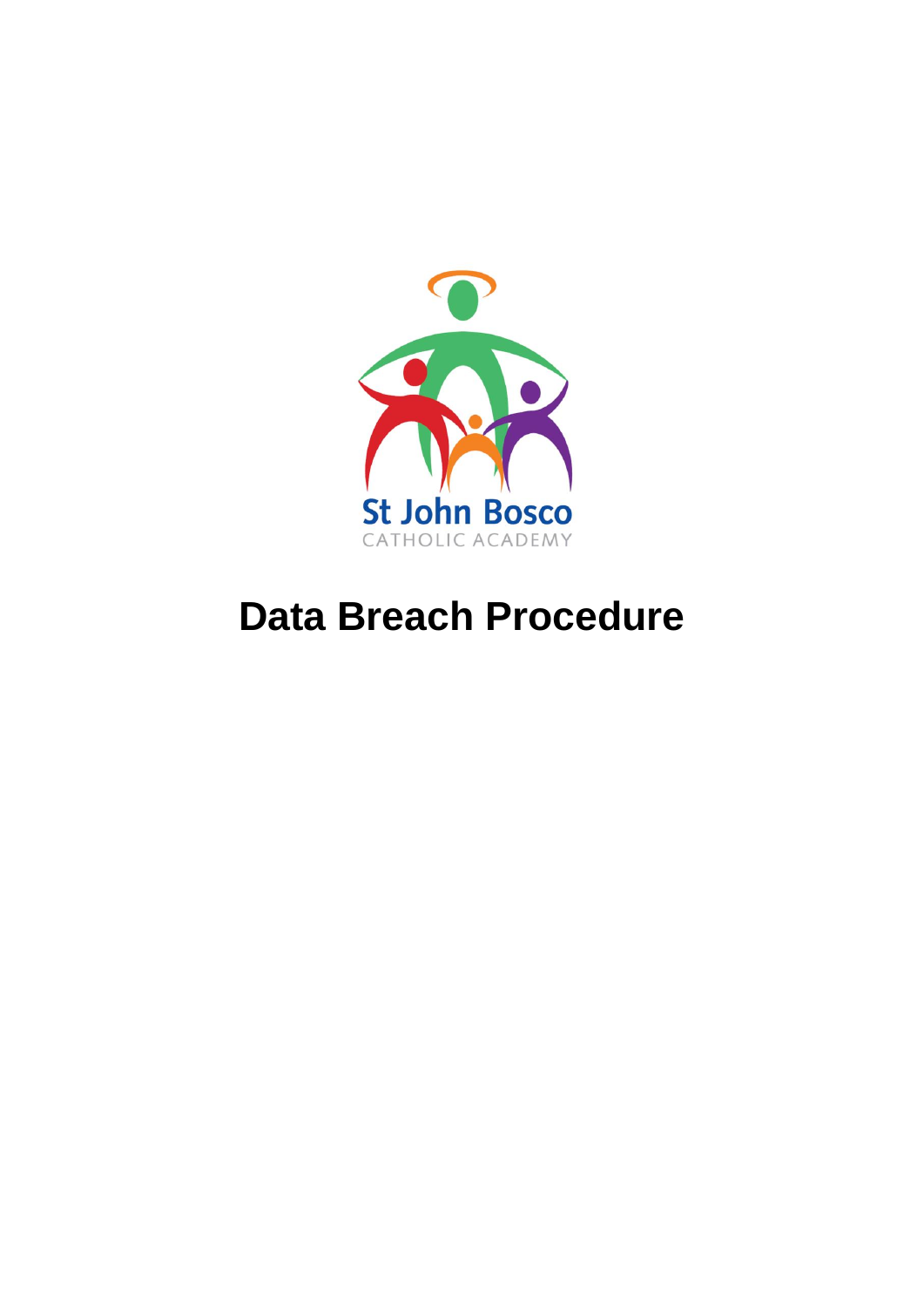## Data Protection - Data Breach Procedure for schools within the St John Bosco Catholic Academy

## Policy Statement

St John Bosco Catholic Academy schools hold large amounts of personal and sensitive data. Every care is taken to protect personal data and to avoid a data protection breach. In the event of data being lost or shared inappropriately, it is vital that appropriate action is taken to minimise any associated risk as soon as possible. This procedure applies to all personal and sensitive data held by St John Bosco Catholic Academy schools and all school staff, Governors, volunteers and contractors, referred to herein after as 'staff'.

## Purpose

This breach procedure sets out the course of action to be followed by all staff at St John Bosco Catholic Academy schools if a data protection breach takes place.

## Legal Context

# Article 33 of the General Data Protection Regulations Notification of a personal data breach to the supervisory authority

- 1. In the case of a personal data breach, the controller shall without undue delay and, where feasible, not later than 72 hours after having become aware of it, notify the personal data breach to the supervisory authority competent in accordance with Article 55, unless the personal data breach is unlikely to result in a risk to the rights and freedoms of natural persons. Where the notification to the supervisory authority is not made within 72 hours, it shall be accompanied by reasons for the delay.
- 2. The processor shall notify the controller without undue delay after becoming aware of a personal data breach.
- 3. The notification referred to in paragraph 1 shall at least:
	- (a) describe the nature of the personal data breach including where possible, the categories and approximate number of data subjects concerned and the categories and approximate number of personal data records concerned;
	- (b) communicate the name and contact details of the data protection officer or other contact point where more information can be obtained;
	- (c) describe the likely consequences of the personal data breach;
	- (d) describe the measures taken or proposed to be taken by the controller to address the personal data breach, including, where appropriate, measures to mitigate its possible adverse effects.
- 4. Where, and in so far as, it is not possible to provide the information at the same time, the information may be provided in phases without undue further delay.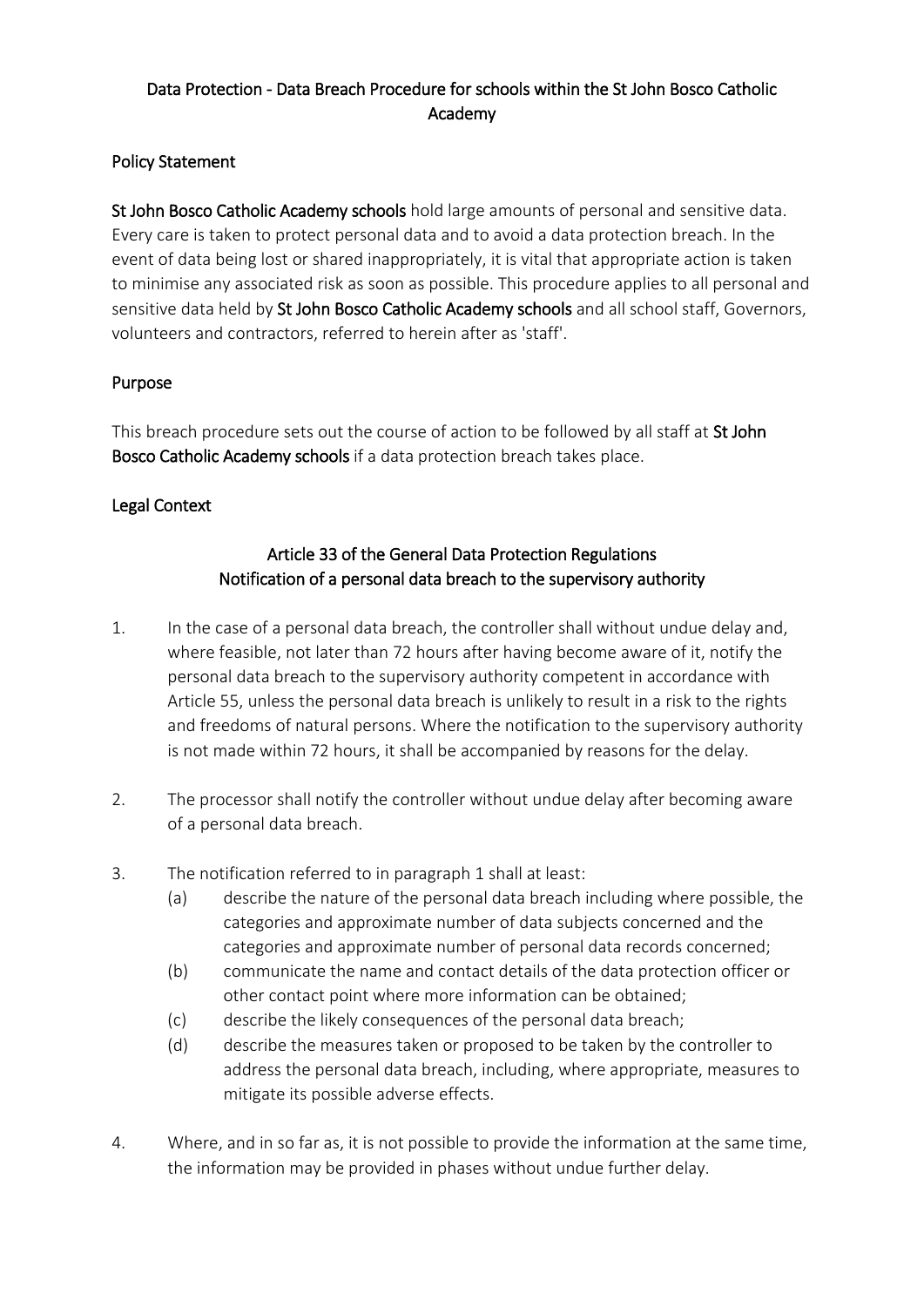5. The controller shall document any personal data breaches, comprising the facts relating to the personal data breach, its effects and the remedial action taken. That documentation shall enable the supervisory authority to verify compliance with this Article.

## Types of Breach

Data protection breaches could be caused by a number of factors. A number of examples are shown below:

- Loss or theft of pupil, staff or governing body data and/ or equipment on which data is stored;
- Inappropriate access controls allowing unauthorised use;
- Equipment Failure;
- Poor data destruction procedures;
- Human Error;
- Cyber-attack;
- Hacking.

#### Managing a Data Breach

In the event that the School identifies or is notified of a personal data breach, the following steps should followed:

- 1. The person who discovers/receives a report of a breach must inform the Head Teacher or, in their absence, either the Deputy Head Teacher and/or the Academy's Data Protection Officer (DPO). If the breach occurs or is discovered outside normal working hours, this should begin as soon as is practicable.
- 2. The Head Teacher/DPO (or nominated representative) must ascertain whether the breach is still occurring. If so, steps must be taken immediately to minimise the effect of the breach. An example might be to shut down a system, or to alert relevant staff such as the IT technician.
- 3. The Head Teacher/DPO (or nominated representative) must inform the Chair of Governors as soon as possible. As a registered Data Controller, it is the school's responsibility to take the appropriate action and conduct any investigation.
- 4. The Head Teacher/DPO (or nominated representative) must also consider whether the Police need to be informed. This would be appropriate where illegal activity is known or is believed to have occurred, or where there is a risk that illegal activity might occur in the future. In such instances, advice from the School's legal support should be obtained.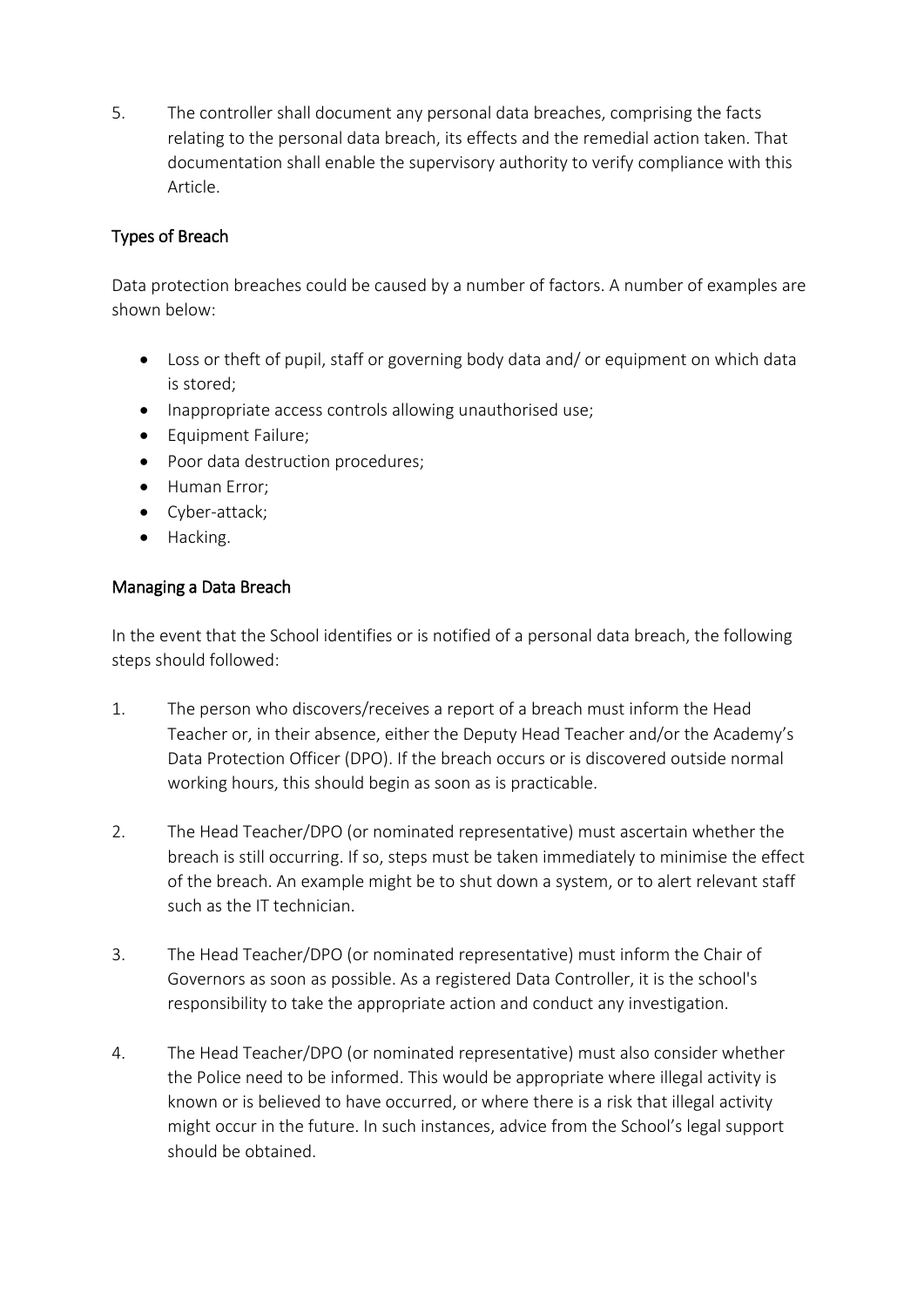- 5. The Head Teacher/DPO (or nominated representative) must quickly take appropriate steps to recover any losses and limit the damage. Steps might include:
- a. Attempting to recover lost equipment.
- b. Contacting the relevant Council Departments, so that they are prepared for any potentially inappropriate enquiries ('phishing') for further information on the individual or individuals concerned. Consideration should be given to a global email to all school staff. If an inappropriate enquiry is received by staff, they should attempt to obtain the enquirer's name and contact details if possible and confirm that they will ring the individual, making the enquiry, back. Whatever the outcome of the call, it should be reported immediately to the Head Teacher/DPO (or nominated representative).
- c. The use of back-ups to restore lost/damaged/stolen data.
- d. If bank details have been lost/stolen, consider contacting banks directly for advice on preventing fraudulent use.
- e. If the data breach includes any entry codes or IT system passwords, then these must be changed immediately and the relevant agencies and members of staff informed.

## Investigation

In most cases, the next stage would be for the Head Teacher/DPO (or nominated representative) to fully investigate the breach. The Head Teacher/DPO (or nominated representative) should ascertain whose data was involved in the breach, the potential effect on the data subject and what further steps need to be taken to remedy the situation. The investigation should consider:

- The type of data;
- Its sensitivity;
- What protections were in place (e.g. encryption);
- What has happened to the data;
- Whether the data could be put to any illegal or inappropriate use;
- How many people are affected;
- What type of people have been affected (pupils, staff members, suppliers etc) and whether there are wider consequences to the breach.

A clear record should be made of the nature of the breach and the actions taken to mitigate it. The investigation should be completed as a matter of urgency due to the requirements to report notifiable personal data breaches to the Information Commissioner's Office. A more detailed review of the causes of the breach and recommendations for future improvements can be done once the matter has been resolved.